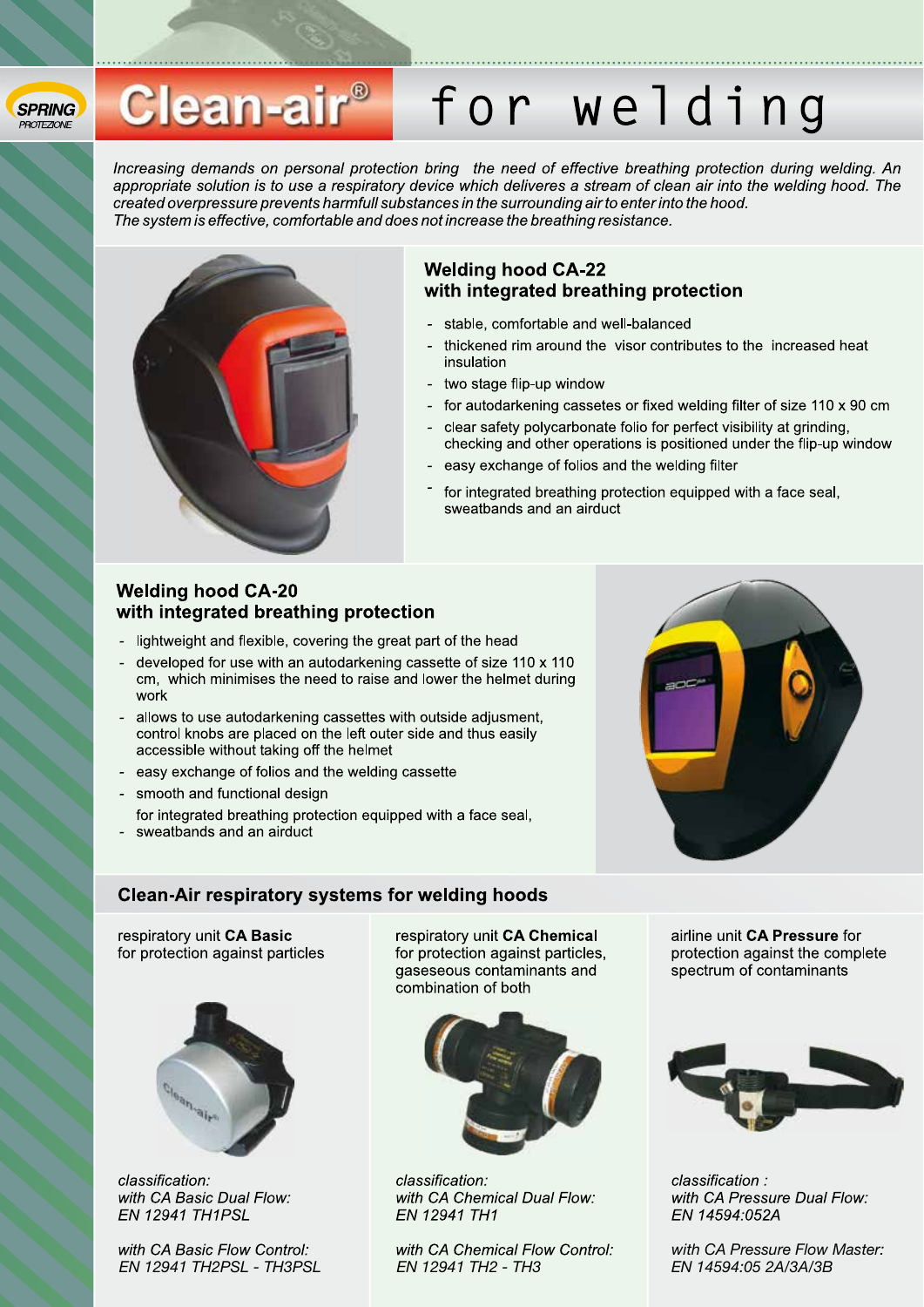### *Filter V913 DS adc (code 405040)* **Filtro Cliente and Code.**<br>Filtro Cliente and Code and consults FN 07

Autodarkening welding filter is manufactured according EN 379 standard and is CE, GS, DIN as well as DIN Plus certified.

| viewing area            | 95 X 46,5 mm                       |
|-------------------------|------------------------------------|
| weight                  | 95 <sub>g</sub>                    |
| open state shade        | $\overline{4}$                     |
| closed state shade      | $9 - 13$                           |
| shade adjustment        | yes / built in knob                |
| sensitivity adjustment  | yes / built in knob                |
| delay adjustment        | yes / built in knob                |
| grinding mode           | no                                 |
| switching time at -5°C  | $0,0005$ s                         |
| switching time at +23°C | $0,00015$ s                        |
| switching time at +55°C | $0,00008$ s                        |
| clearing time           | $0,2 - 0,8 s$                      |
| <b>UV/IR protection</b> | <b>UV 15 / IR 14</b>               |
| temperature range       | $-10^{\circ}$ C / +60 $^{\circ}$ C |
| <b>TIG detection</b>    | enhanced                           |
| energy supply           | solar cells / no battery change    |
|                         |                                    |

#### **Filtro autoscurante per saldatura conforme alle norme EN 379 ed è CE, GS, DIN come pure Dati Tecnici:**

Clean-air<sup>®</sup>

## **Schema Clean AIR BALDER V913 DS adc : Clean AIR BALDER V913 DS adc scheme:**



- 
- 2. Photo-sensors (Photo diodes) 6. Sensitivity adjustment knob
- 
- 4. Liquid crystal active light filter



- 1. Filter housing 1. Shade adjustment knob
	-
- 3. Photocell **7. Delay adjustment knob 7.** Regolazione scuro/chiaro tempo di commutazione scuro/chiaro di communisticone scuro/chiaro di commutazione scuro/chiaro di commutazione scuro/chiaro di commutazione scuro/chiaro

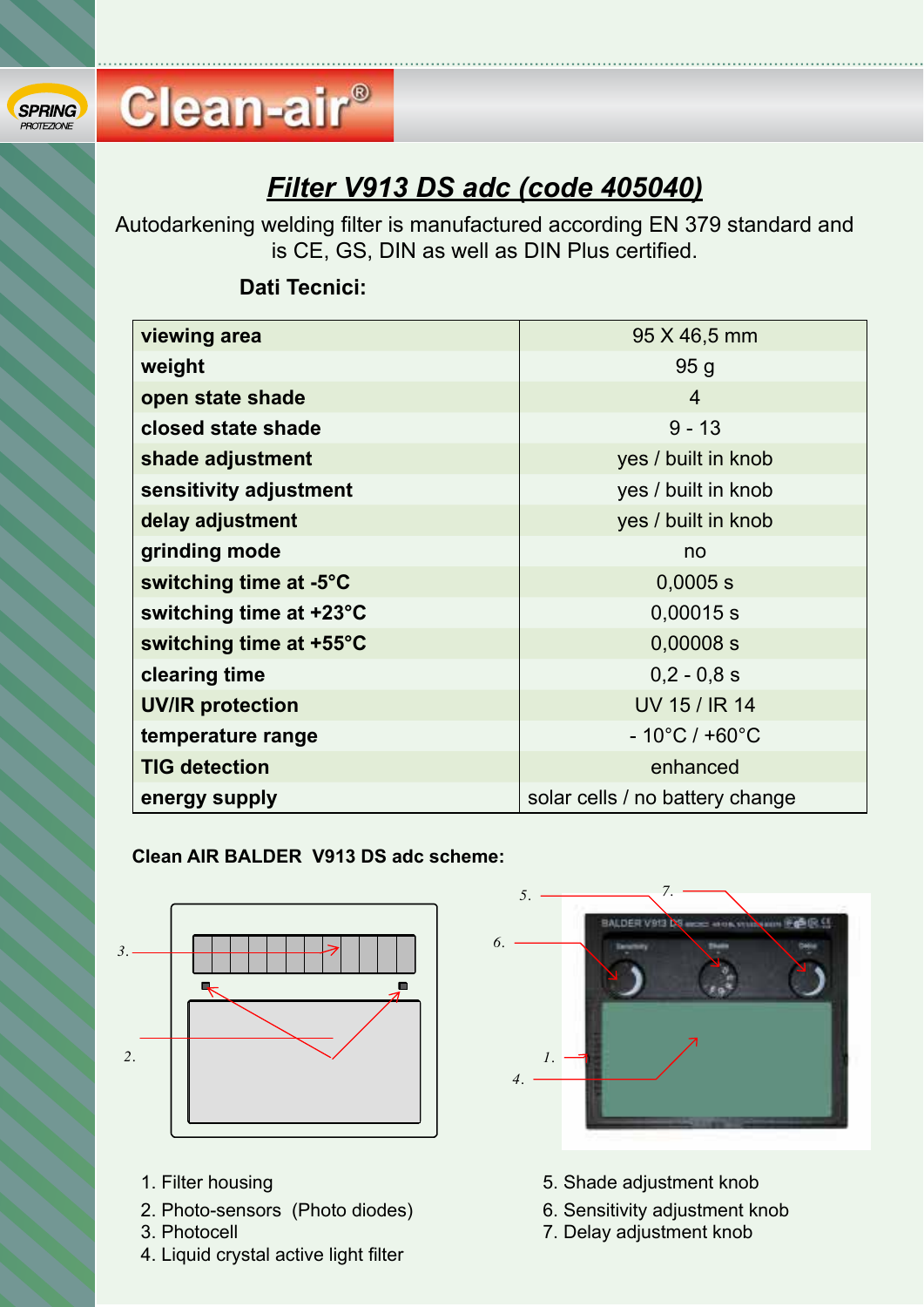## *Filter DS adc PLUS (code 405070)*

Autodarkening welding filter Clean AIR DS adc is manufactured according EN 379 standard and is CE, GS, DIN as well as DIN Plus certified.

### **Technical data:**

**Clean-air®** 

| <b>ADF classification</b> | 1/1/1/1                            |
|---------------------------|------------------------------------|
| dimensions                | 110 x 110 mm                       |
| viewing area              | 97 x 68 mm                         |
| weight                    | 135 <sub>g</sub>                   |
| open state shade          | $\overline{4}$                     |
| closed state shade        | $9 - 13$                           |
| shade adjustment          | yes / internal knob                |
| sensitivity adjustment    | yes                                |
| delay adjustment          | yes / internal knob                |
| grinding mode             | no                                 |
| switching time at +23°C   | $0,5$ ms                           |
| clearing time             | $0,2 - 0,8 s$                      |
| <b>UV/IR protection</b>   | UV 16 / IR 16                      |
| temperature range         | $-10^{\circ}$ C / +60 $^{\circ}$ C |
| <b>TIG detection</b>      | enhanced                           |
| energy supply             | solar cells / no battery<br>change |